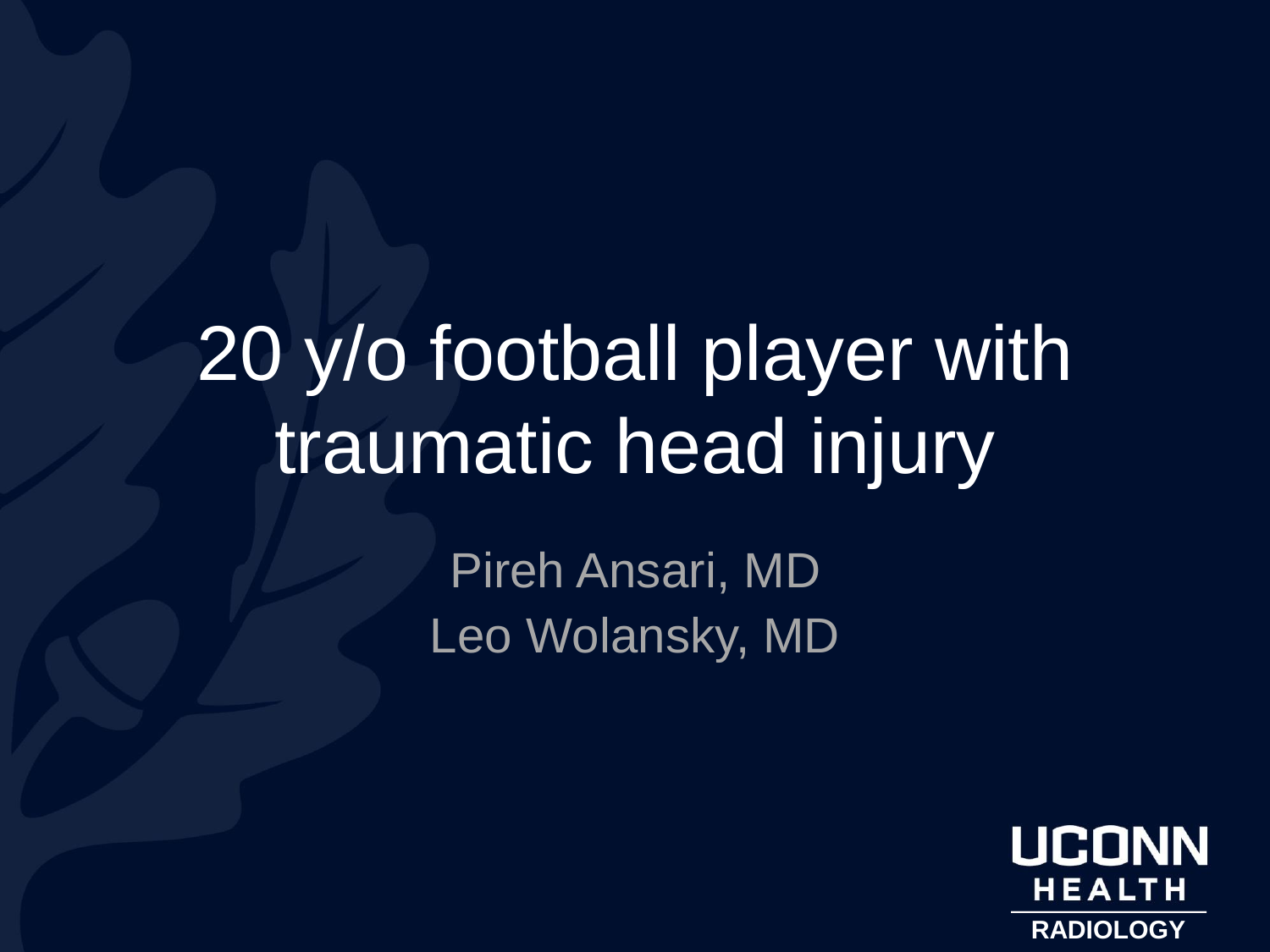

#### **CT without contrast**

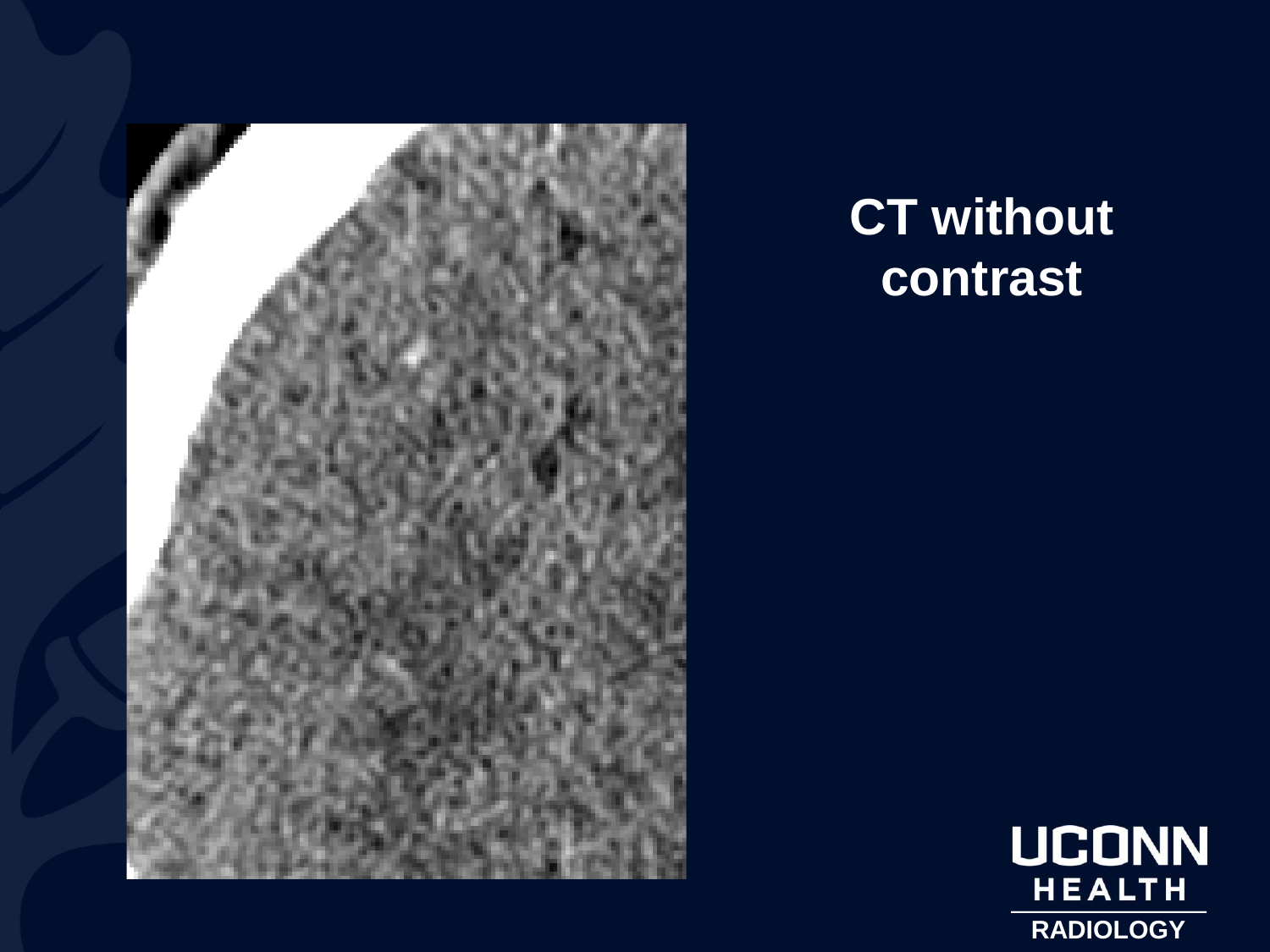

## **T2 FLAIR**

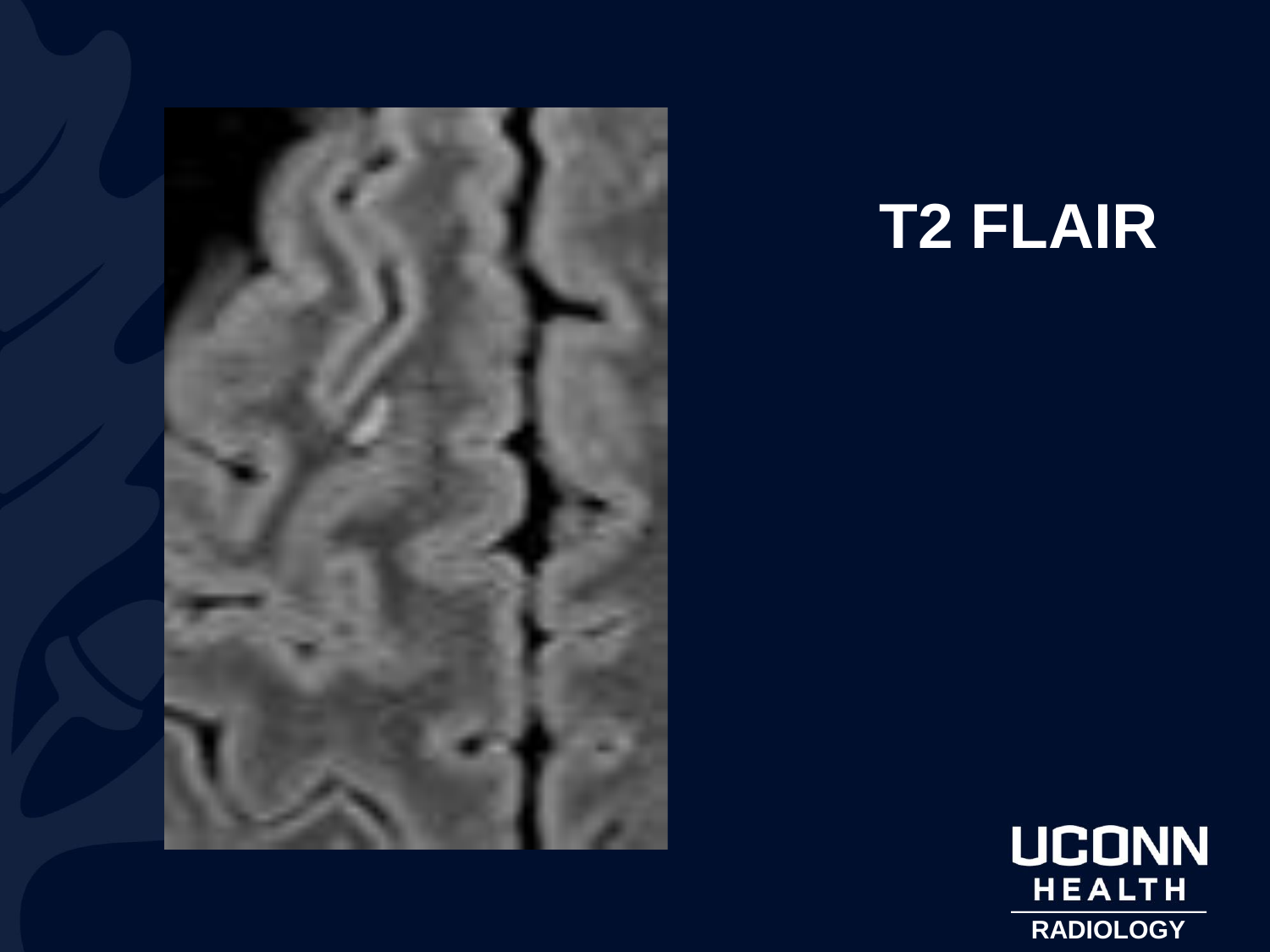

**Susceptibility Weighted Imaging (SWI)**

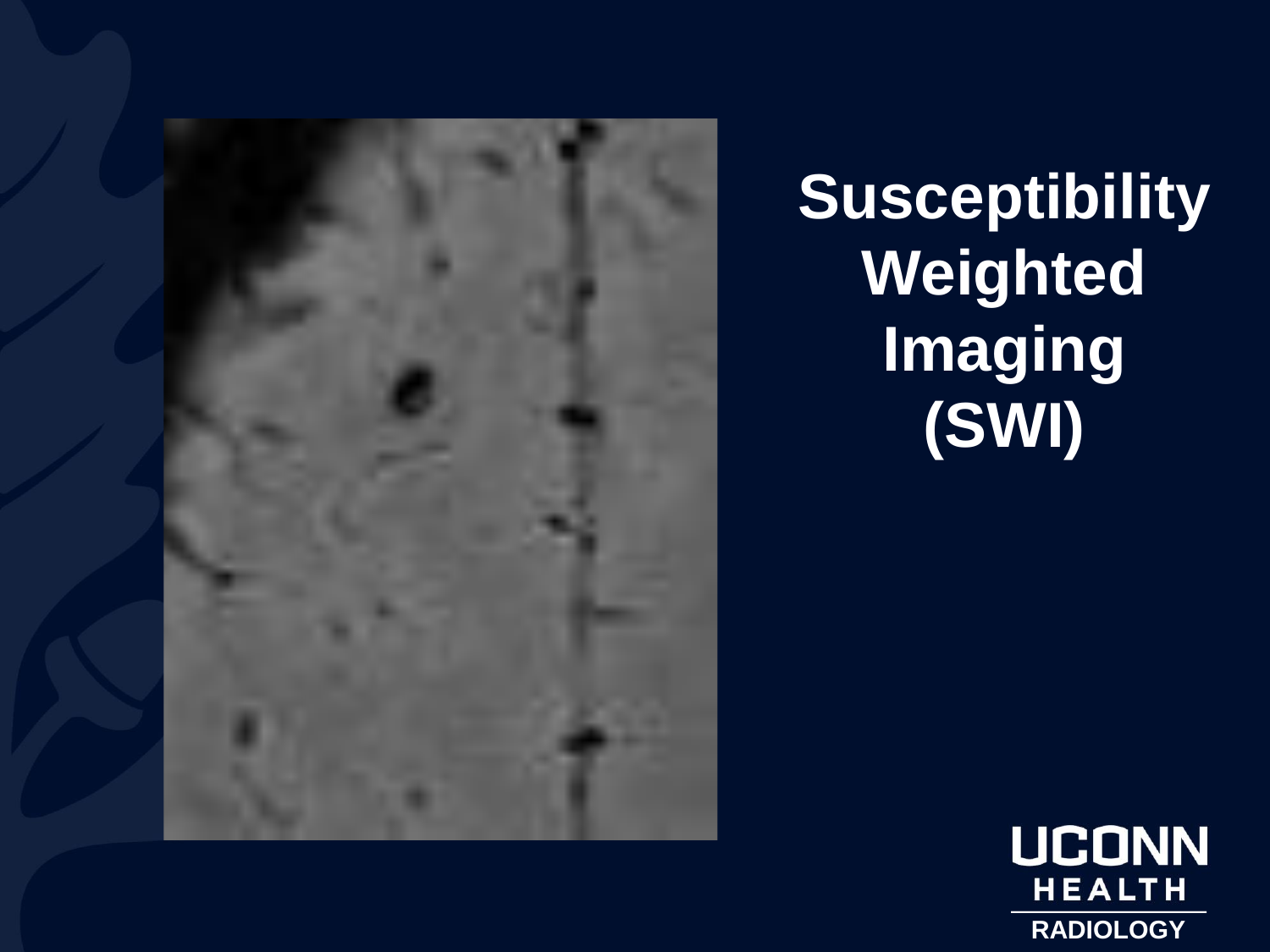

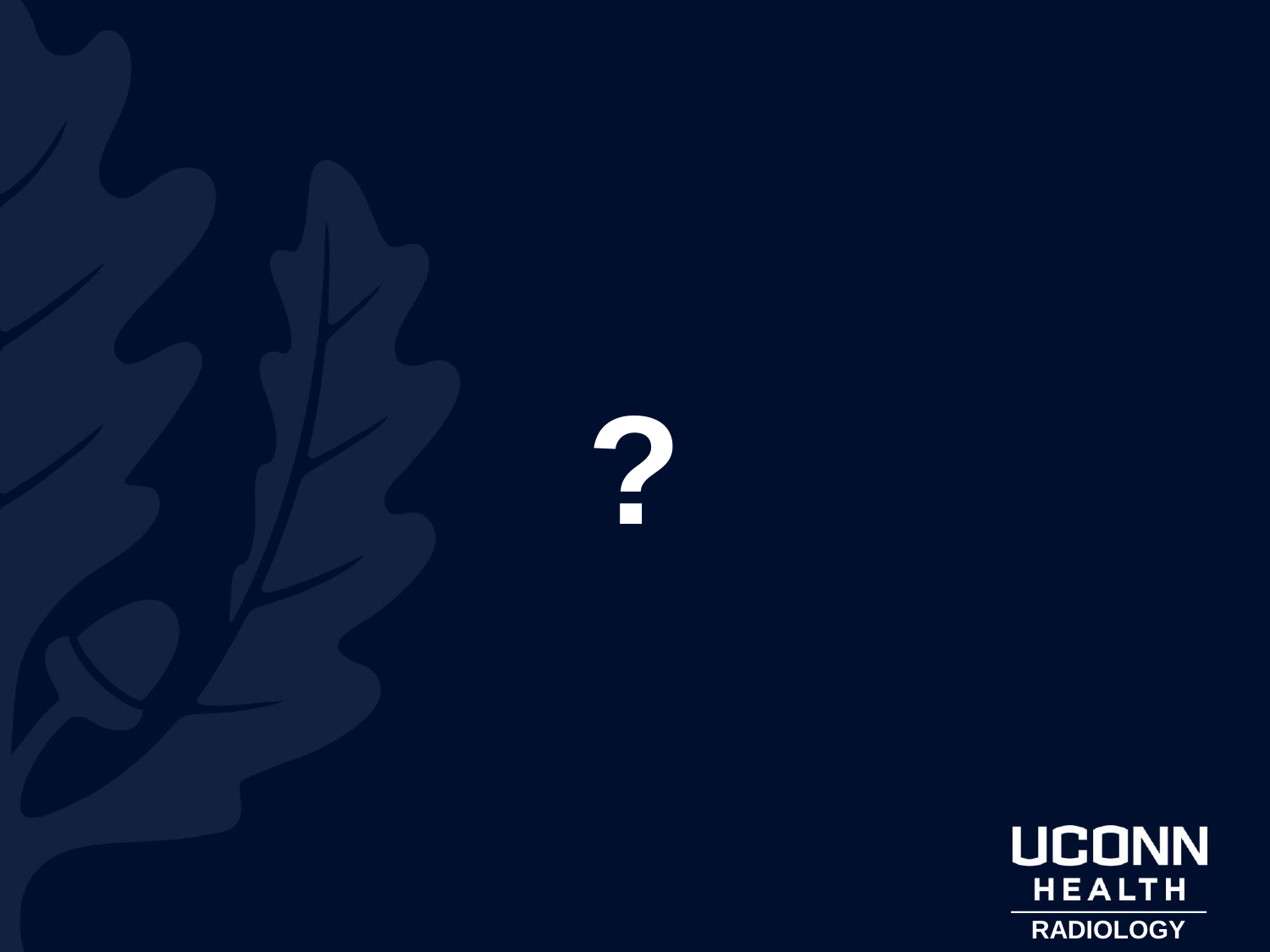# **Cerebral Hemorrhage (Diffuse Axonal Injury)**

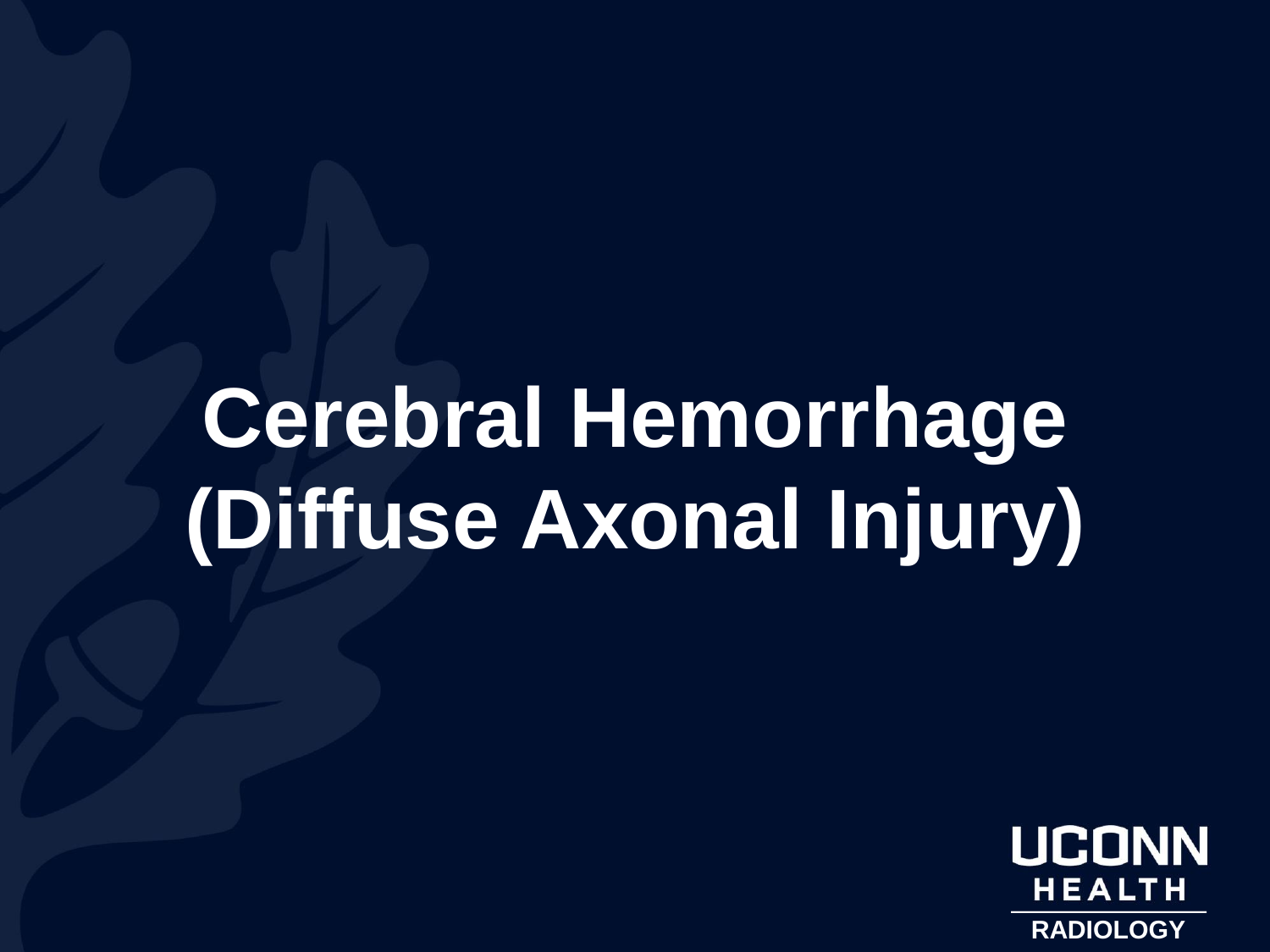#### **CT without contrast**

- Small focal hyperdensity seen in right frontal lobe
- Hemorrhagic shearing injury



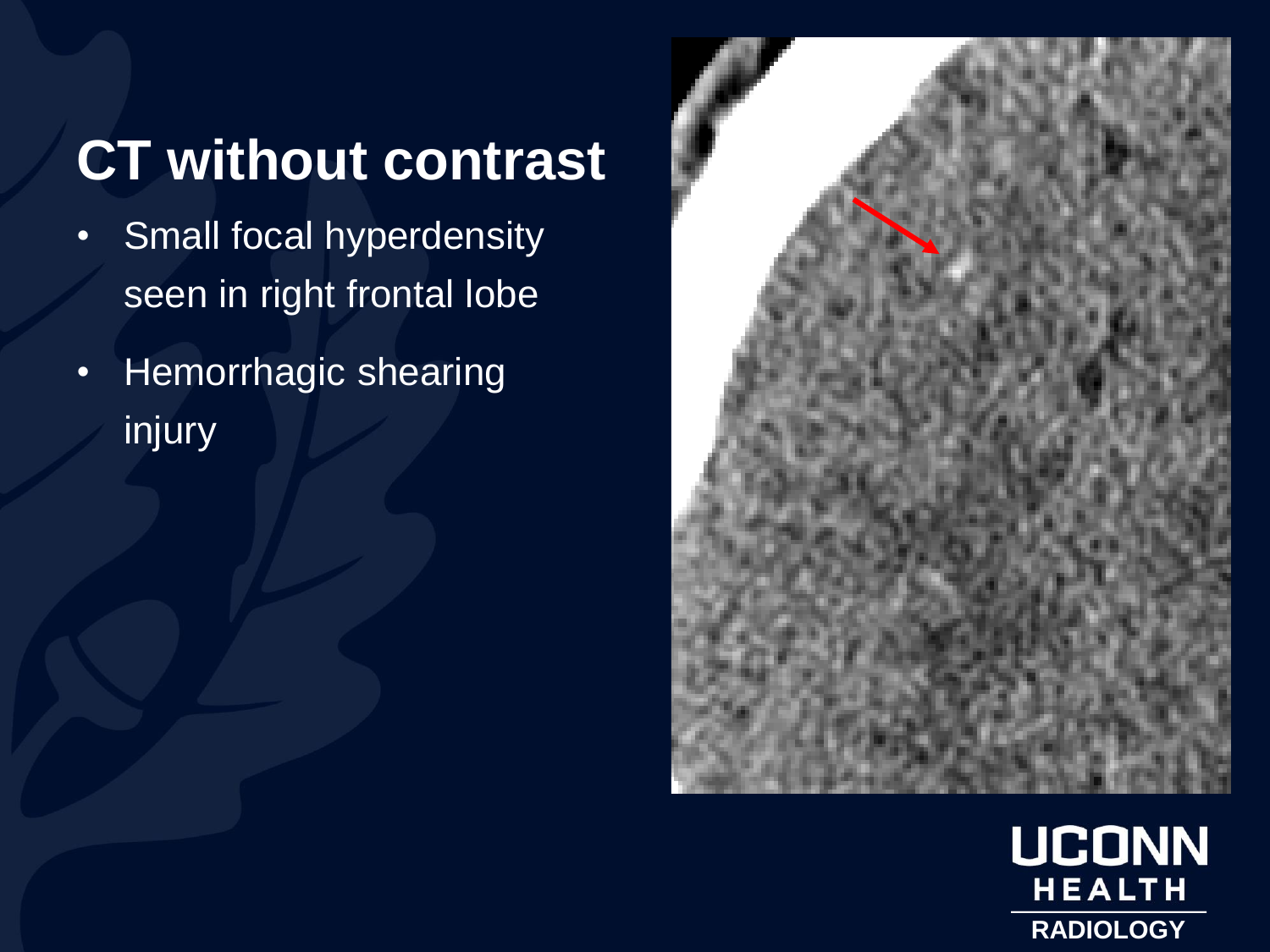#### **T2 FLAIR**

- Small focal hyperintensity seen in right frontal lobe due to edema
- Indicative of acute injury

Note: localized subarachnoid hemorrhage seen adjacent to cerebral hemorrhage obscuring the sulcus



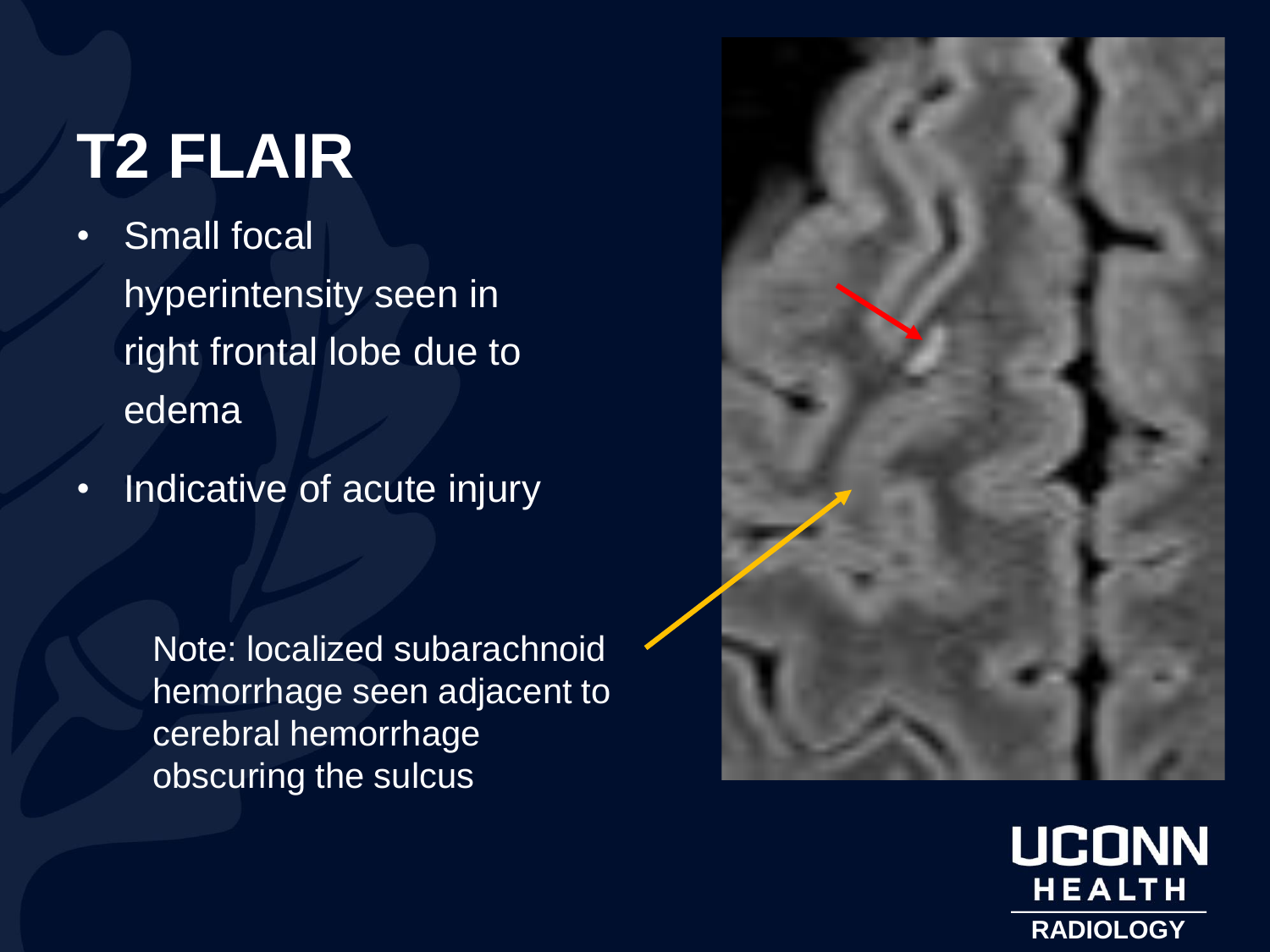## **SWI**

• Hypointensity representing deoxyHb seen in right frontal lobe

> Note: subarachnoid hemorrhage also visible on SWI



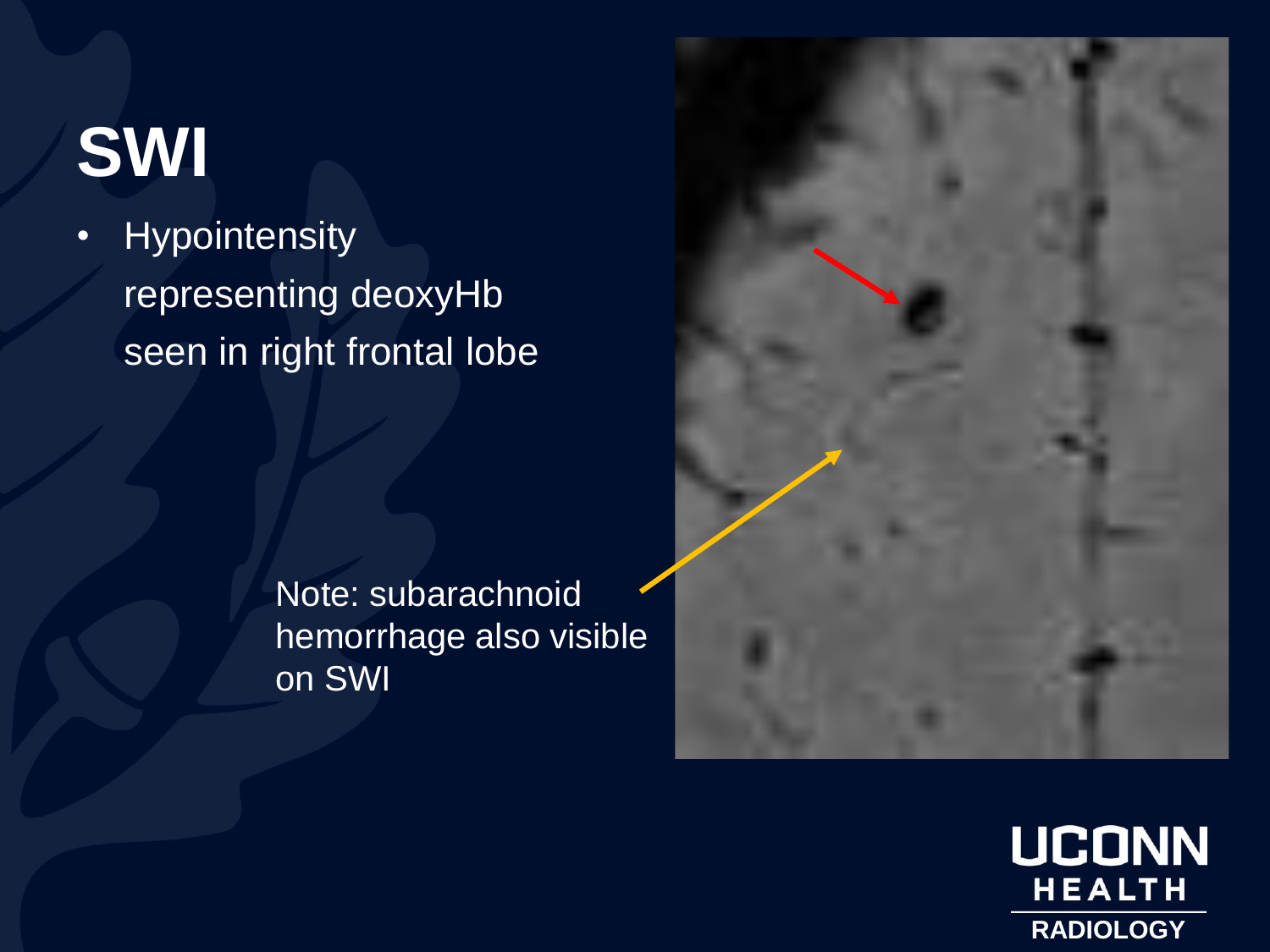## **Cerebral Hemorrhage**

**Causes**: Trauma, hypertension, amyloid angiopathy, ischemic stroke conversion, cocaine, neoplasm, coagulopathies, venous infarct, aneurysm (e.g. mycotic)

**Common locations:** Basal ganglia, thalamus, pons, cerebellum, subcortical white matter

**Clinical Presentation:** Sudden focal deficit that progressively worsens, headache, vomiting

**RADIOLOGY**

HEALTH

CONN

**Imaging:** *Clinical presentation is nonspecific, imaging is mandatory*

- **CT**: non-contrast CT is study of choice, CTA for underlying vascular lesion
	- Blood appears hyperdense initially, becomes more hypodense with time
	- Can be surrounded by hypodense area representing edema
- **MRI**: evaluate for underlying mass, cerebral amyloid angiopathy
	- Appearance of blood on T1/T2 depends on stage (see next slide)
	- Acute blood and hemosiderin appear dark on SWI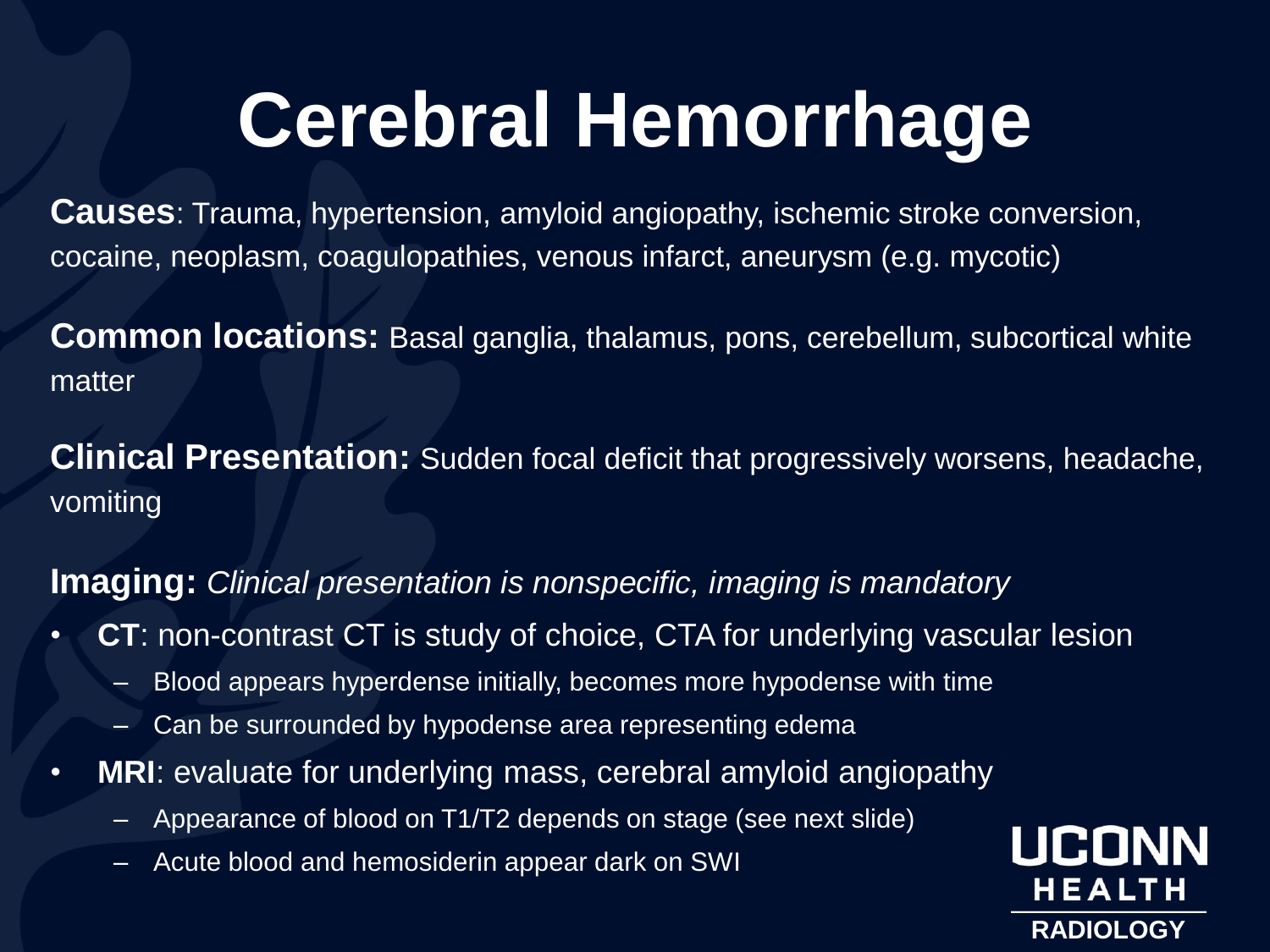#### **Imaging of Intracerebral Hemorrhage**

|                                                       | $\mathsf{C}\mathsf{T}$ | Τ1                  | Τ2                  |
|-------------------------------------------------------|------------------------|---------------------|---------------------|
| <b>Hyperacute</b><br>(<12h)                           | <b>Hyperdense</b>      | <b>Isointense</b>   | <b>Hyperintense</b> |
| <b>Acute</b><br>$(12h - 2 \text{ days})$              | <b>Hyperdense</b>      | <b>Isointense</b>   | <b>Hypointense</b>  |
| <b>Early subacute</b><br>$(3 - 7 \text{ days})$       | <b>Hyperdense</b>      | <b>Hyperintense</b> | <b>Hypointense</b>  |
| Late subacute<br>$(8 \text{ days} - 1 \text{ month})$ | <b>Isodense</b>        | <b>Hyperintense</b> | <b>Hyperintense</b> |
| <b>Chronic</b><br>$($ 1 month)                        | <b>Hypodense</b>       | Iso or Hypointense  | <b>Hypointense</b>  |
|                                                       |                        |                     | UCONI               |

**RADIOLOGY**

HEA